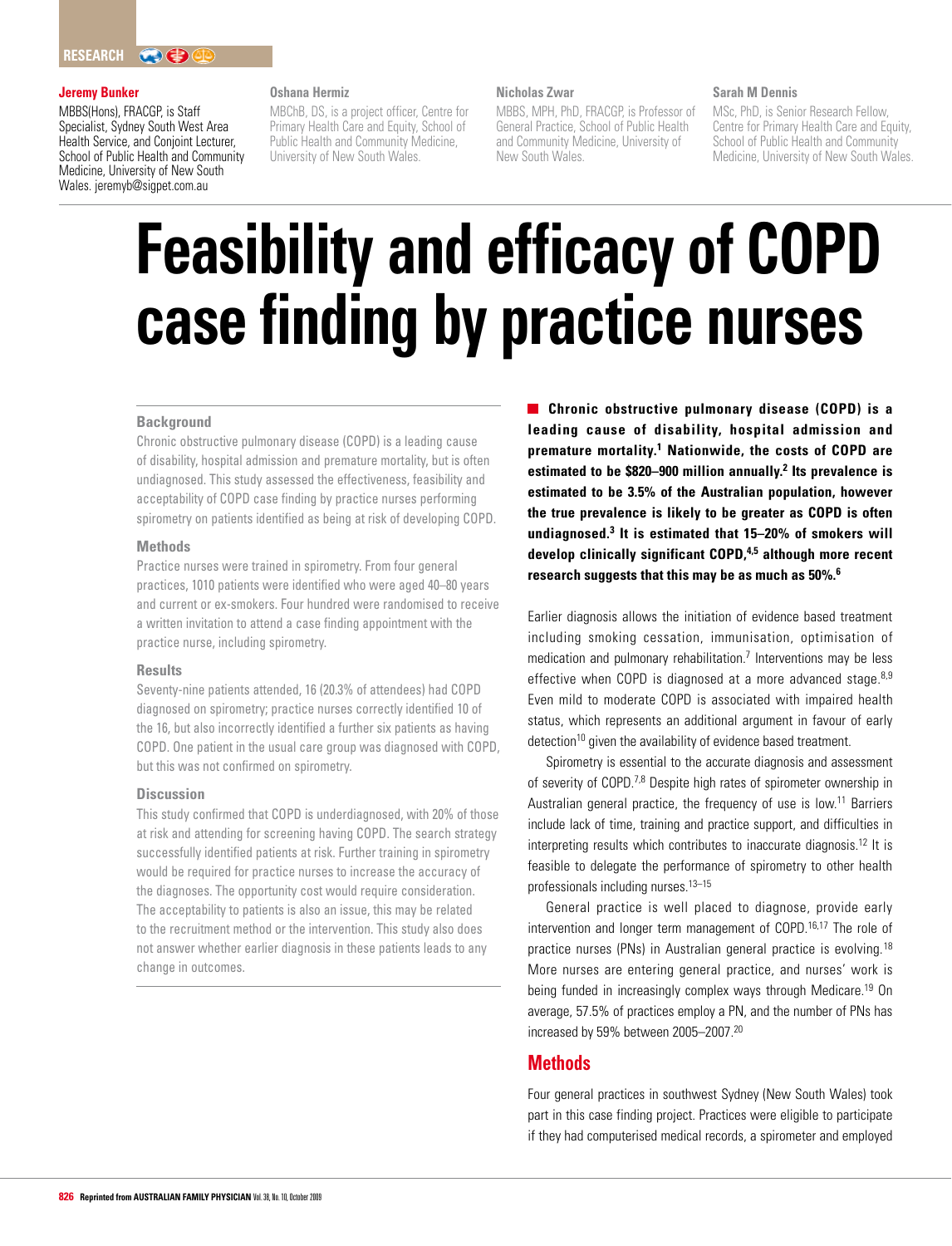#### **Sanjyot Vagholkar**

MBBS(Hons), MPH, FRACGP, is Staff Specialist, General Practice Unit, Sydney South West Area Health Service, New South Wales.

#### **Alan Crockett**

MPH, PhD, GradCertHE, FANZSRS, is Associate Professor and Director, Primary Care Respiratory Unit, Discipline of General Practice, University of Adelaide, South Australia.

#### **Guy Marks**

BMedSc, MBBS, PhD, MRCP, FRACP, FAFPHM, is Conjoint Professor, Department of Medicine, South Western Sydney Clinical School, University of New South Wales.

a PN. Spirometers were serviced and calibrated before patient recruitment.

Workshops were held for the PNs and general practitioners taking part in the project. Workshops covered the project aims, methodology and COPD diagnosis and management. Two hours were devoted to the performance and interpretation of spirometry.

Practice nurses undertook a search of computerised medical records to identify patients 40–80 years of age who were current or ex-smokers. These were assumed to be the patients at high risk of having COPD, given that population based surveys demonstrate a rising prevalence with age after 40 years, and a correlation with exposure to cigarette smoke.<sup>21,22</sup> A random sample of approximately 1000 patients who met the criteria defined above was selected. This list was reviewed to exclude subjects with cognitive impairment, those who did not speak English, and those who were no longer active patients (less than two visits in the preceding year). Subjects with an established diagnosis of COPD were also excluded. This allowed calculation of the baseline prevalence of COPD diagnosis within these practices.

Eligible subjects were randomised to receive either an invitation to attend a case finding appointment with the practice nurse, or usual care. Invitations were mailed and two reminder letters were sent at fortnightly intervals to nonresponders.

Patients attending the case finding appointment with the PN completed a questionnaire (age, educational and occupational history, country of birth, and smoking history). Spirometry was performed in accordance with international guidelines.<sup>8</sup> A sample of the study spirometry results (25%) was reviewed by a member of the study team. These were regarded as technically adequate for interpretation.

The PNs were instructed to interpret the results of spirometry according to an algorithm derived from these guidelines ( $FEV<sub>1</sub>/$ FVC after bronchodilator <70% = obstruction) and made a diagnosis of COPD on the basis of this interpretation of spirometry alone. At conclusion of the study, the validity of the PNs' interpretation of spirometry was assessed with reference to a final spirometric diagnosis by one of the investigators, who applied the same criterion for COPD diagnosis.

Practice nurses advised patients diagnosed with COPD to attend their GP for further assessment and management. A brief smoking cessation intervention was undertaken with all patients, including an offer of referral for current smokers, and reinforcement of the behaviour of nonsmokers. Each case finding appointment took approximately 20 minutes.

At the end of the study period, clinical records of patients not invited to attend a case finding appointment were searched to determine the number of new diagnoses of COPD in this 'usual care' group.

Participating GPs and PNs were interviewed and completed a questionnaire seeking their perception of the feasibility and efficacy of the intervention.

Ethics approval for this study was obtained from the Human Ethics and Research Committee of the University of New South Wales.

### **Analysis**

Data were managed using SPSS 14 for Windows. Risk factors for COPD in the subjects who underwent spirometry were examined using generalised estimating equations with a logistic link and an exchangeable correlation matrix to adjust for within practice clustering of subjects.

The main themes emerging from semistructured interviews with PNs and GPs were extracted and analysed.

## **Results**

Among 1010 randomly selected current or ex-smokers aged 40–80 years, 116 (11.5%) had a prior diagnosis of COPD (*Figure 1*, range 8.7–17.6% among the four practices). Of the 400 eligible subjects randomised to the intervention group, 79 (19.75%) responded to the invitation to attend a case finding appointment. The characteristics of subjects attending are shown in Table 1.

Of these 79 patients, 16 (20.3%) met spirometric criteria for COPD (FEV<sub>1</sub>/FVC ratio <70%) on final review by the project officer. The Global Initiative for Chronic Obstructive Lung Disease guidelines  $(GOLD)^8$  were applied to determine the severity of COPD in these patients. Five patients had Stage 1 COPD, (FEV<sub>1</sub>/FVC <70%, with  $FEV<sub>1</sub> >80%$  of predicted), nine patients (11.4%) had Stage 2 COPD (FEV<sub>1</sub>/FVC <70% with FEV<sub>1</sub> of 50-80% of predicted) and two (2.5%) had Stage 3 COPD (FEV<sub>1</sub>/FVC <70% and FEV<sub>1</sub> of 30-50% of predicted). There were no subjects with severe obstruction (FEV<sub>1</sub> <30% predicted). An additional 13 subjects (16.5%) were identified with FVC <80% predicted, indicating possible restriction.

Among those who attended for the case finding appointment, subjects with spirometry results consistent with COPD were significantly more likely to be older, male, Australian born and current smokers (univariate analysis adjusted for clustering).

It was not possible to fit a multivariable model, adjusting for within practice clustering. However, in a simple multivariable logistic regression model, not adjusted for clustering, a stepwise selection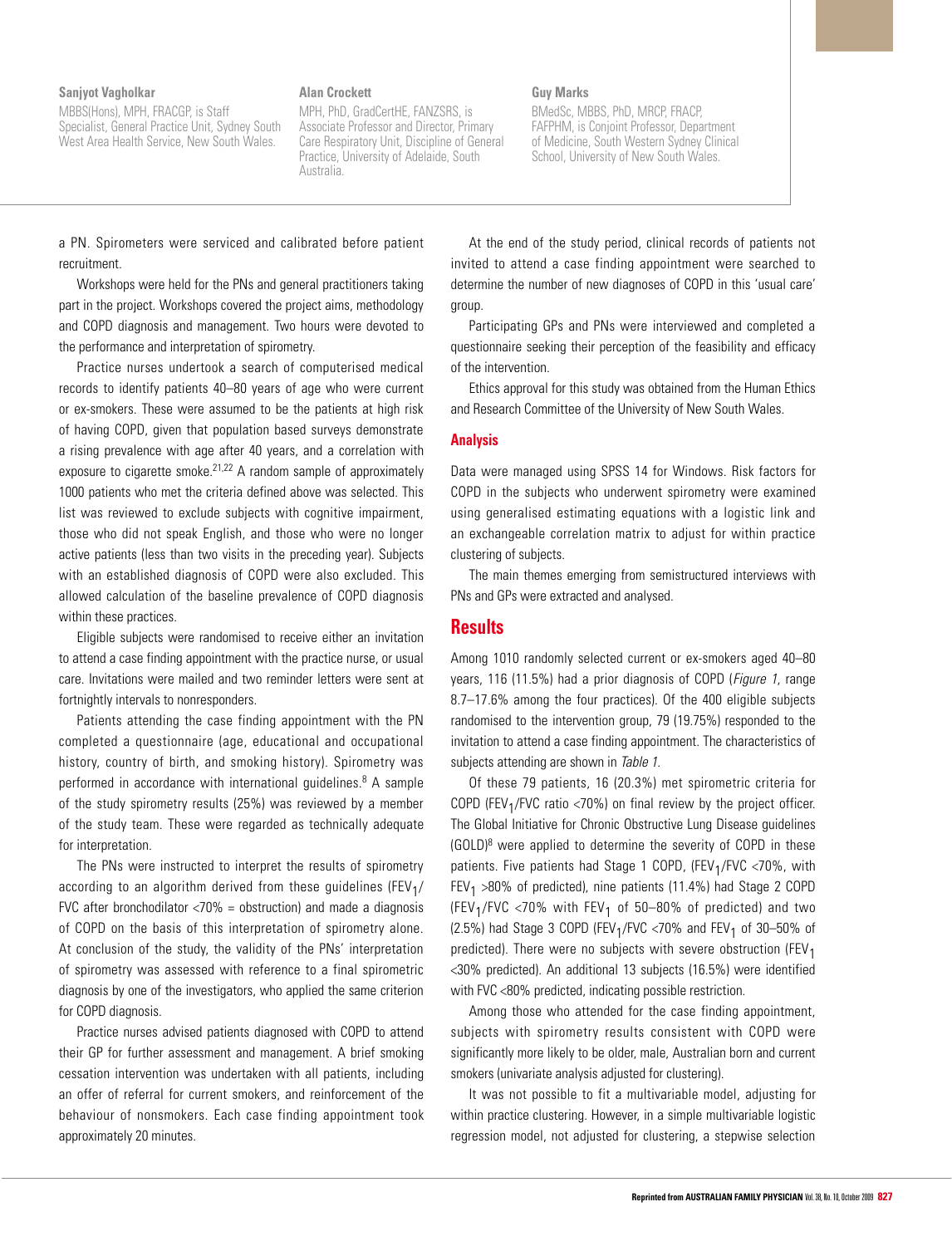procedure identified older age and current smoking status as independent predictors of COPD.

Among the 16 subjects who met spirometric criteria for COPD, PNs correctly identified 10 as having COPD. However, they incorrectly labelled a further six patients with nonobstructive spirometry results as having COPD. Hence, case finding for COPD by the PNs in these four practices had a sensitivity of 0.63 and a specificity of 0.9 for a confirmed spirometric diagnosis. The positive predictive value of a PN diagnosis of COPD is 62.5%, and the negative predictive value is 90.5% in this study population.

During the course of this study there was one new diagnosis of COPD in the control group. However, we did not have the opportunity to assess the validity of this diagnosis by spirometric criteria.

Interview and questionnaire results indicated a high degree of acceptance and enthusiasm by GPs and PNs for the intervention, and for the role of PNs in case finding of COPD. A number of participants indicated a desire and/or plans to incorporate the intervention in the organisation and day-to-day work of the practice.

#### Figure 1. Project design and stages



# **Discussion**

The study confirmed that COPD is often undiagnosed, with 20% of those patients at risk who attended a case finding appointment yielding spirometry results consistent with COPD. This is similar to findings of other studies in the primary care setting with rates of new diagnosis between 7.4–29.5%.13,15,23–28

The search strategy was successful in identifying patients at risk of COPD. Of the 400 patients from four practices who were invited to attend screening, 79 attended a case finding appointment. This indicates that some patients find invitations to attend case finding appointments with PNs acceptable, although the response rate was lower than we had hoped. Response rates to mailed invitations to attend COPD case finding appointments in other studies vary between 16%13 and 81%.29 The Royal Australian College of General Practitioners Putting prevention into practice: guidelines for the implementation of prevention in the general practice setting (the 'green book')30 suggests a number of ways in which practices can

> systemise preventive or screening tasks, and the reliance in this study on mailed invitations was in retrospect a weakness. Practice nurse interviews at the end of the study yielded a number of suggestions about how recruitment in a 'real life setting' could be improved, using flagging of records, phone invitations and reminders, the use of a recall and reminder system, incorporation into health checks and waiting room prompts.

> Reasons for this low response rate may include lack of perceived relevance of the intervention for the nonresponders, difficulties in understanding or responding to the mailed invitation, difficulties in attending an appointment, or a low level of motivation to contemplate smoking cessation. We were unable to explore the reasons for this low response rate in this study.

> Practice nurses are able to perform spirometry and interpret the results. However, there were a significant number of false positive and false negative diagnoses. The rate of false positive and false negative diagnoses based on their interpretation of spirometry results may be reduced by longer and more intensive training.<sup>31</sup> Six hours of training may be required for operators to report confidence in spirometer use, $32$  and the 2 hours of training in this project was clearly inadequate to equip PNs with the confidence and skills to accurately interpret spirometry. Regular review of results and feedback may also help improve and maintain the quality of spirometric diagnosis. The need for further training was also supported by the results of questionnaires and semistructured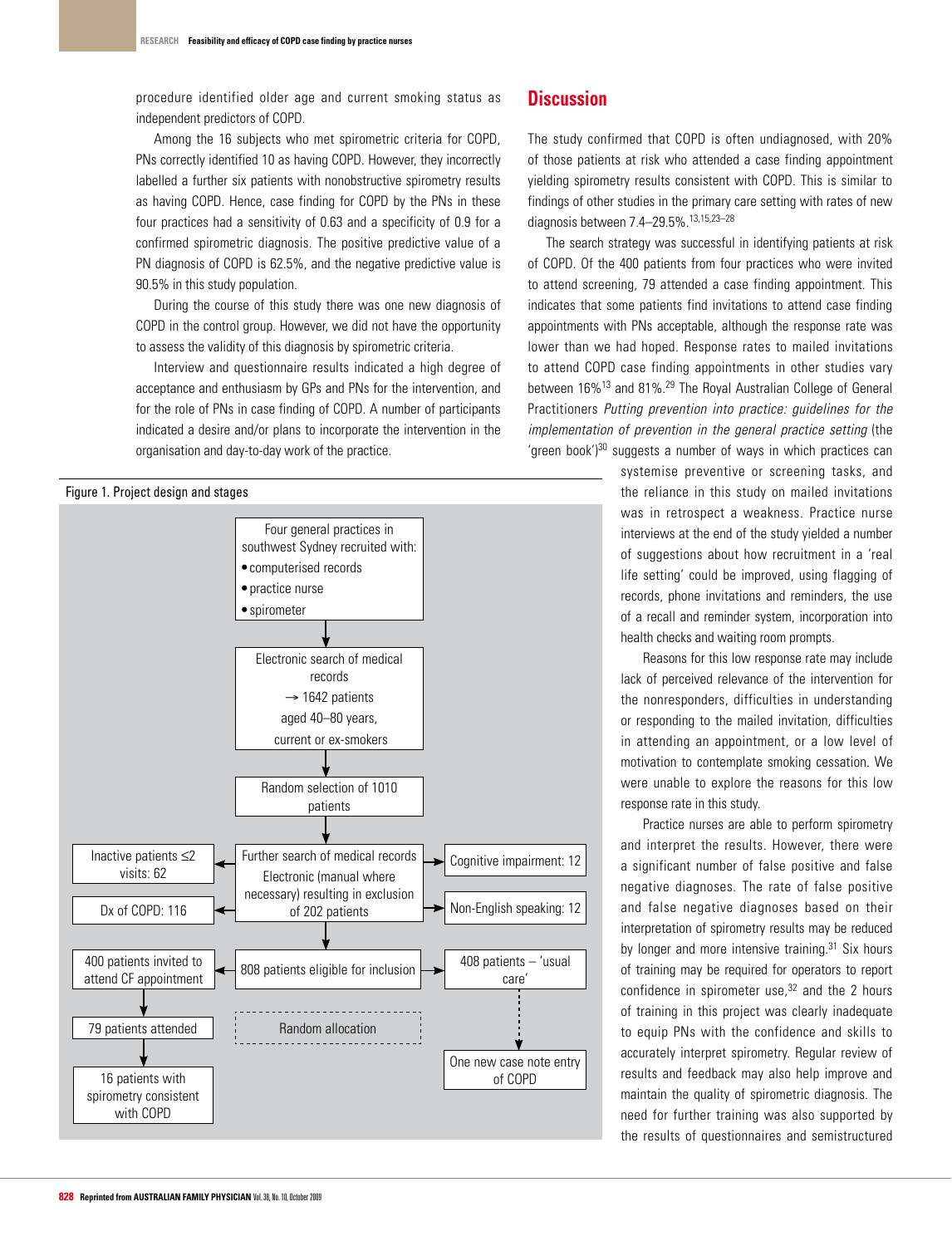interviews administered to PNs at the end of the case finding phase. Other studies have pointed to a relatively high rate of misdiagnosis of COPD, sometimes involving lack of use of spirometry, and at other times due to misinterpretation of the results.<sup>32,33</sup>

It is possible that the inclusion of patients up to the age of 80 years and the application of a spirometric criterion of  $FEV<sub>1</sub>/FVC$  of <70% postbronchodilator may have led to some overdiagnosis of COPD, given that  $FEV_1$ , and  $FEV_1/FVC$  do change with age. There is an ongoing and complex debate about the extent to which spirometric criteria for the diagnosis of COPD should be modified with age, with some studies suggesting lower ratios should be accepted as nonobstructive after 70 years of age.<sup>34</sup> Others argue that even if within the lower limit of normal for age,  $FEV<sub>1</sub>/FVC < 70%$  does predict increased later diagnoses of, and hospital admissions for, COPD.35

Only one patient in the group not invited to attend screening acquired a new diagnosis of COPD during the study period (based on case note review) compared with 16 patients with spirometry consistent with COPD in the intervention group. Although these are different endpoints, inviting at risk patients to case finding appointments does lead to an increase in the number of new diagnoses. Based on the results of this study, a PN would need to screen five patients at risk of COPD to make one new diagnosis of COPD, assuming that the accuracy of interpretation could be improved by further training.

## **Limitations of study**

The small number of practices and patients involved limits the generalisability of the findings. The practices were all urban, which may limit the applicability to rural and regional contexts. The practices, due to the recruitment criteria and interest in research focused on a respiratory condition, may not be representative. The sample size was too small to test the independent effects of risk factors for COPD among those who attended for screening, although as expected, age and current smoking status appeared to be most significant. A larger study with a range of practice types and locations would address these limitations.

It was not possible to explore any differences between the characteristics of responders and nonresponders. A range of strategies to improve the response rate were suggested by PNs and GPs at the conclusion of the study, which will be incorporated and investigated in any future similar study.

The endpoints in the control and intervention groups are different. In the intervention group new diagnoses of COPD have been made on the basis of interpretation of spirometry. In the control group, the rate of new diagnosis is derived from medical record review of GP diagnoses.

The acceptability of the intervention to patients was not explored. As a proxy, the response rate to the invitation would raise the possibility that there is an issue with interest and/or acceptability to patients. Further investigation of this may inform strategies to increase the response rate. The acceptability of this use of PN time – the 'opportunity cost' – was not quantified.

Table 1. Characteristics of intervention group subjects with and without COPD\*

|                               | <b>COPD</b>   | <b>No COPD</b> | Odds ratio <sup>t</sup> |
|-------------------------------|---------------|----------------|-------------------------|
|                               | $N=16$        | $N=63$         | (95% CI)                |
| Age (years)**                 | 70.1          | 60.5           | $2.59(1.42 - 4.69)$     |
| Pack years smoking **         | 25.4          | 22.6           | $1.10(0.91 - 1.32)$     |
| Gender (male)#                | 12(75%)       | 33 (52%)       | 2.66 (1.20-5.89)        |
| Birthplace (Australian born)# | 15 (94%)      | 37 (59%)       | 10.7 (1.25-92.2)        |
| Current smoker#               | $(50\%)$<br>8 | 18 (29%)       | $2.47(1.34 - 4.54)$     |

This study did not test whether earlier clinical diagnosis of COPD by the PN led to engagement of the patient with earlier treatment, or improved patient outcomes such as smoking cessation rates and further research to explore this question is needed.

Practice nurses and practices were paid a small honorarium to participate. In the absence of such an additional payment, the viability of this use of PN time is uncertain, and questions about the sustainability remain unanswered.

## **Conclusion**

This study supports consideration of an expansion of the PN role to include case finding of COPD in patients at risk. Practice nurses are able to perform spirometry but more training is required to improve skills in interpreting the results of spirometry. Any further similar interventions should incorporate a range of additional methods of inviting at risk patients to attend: reliance on mailed invitations in this study produced a disappointing response rate. The acceptability to patients also needs further consideration.

General practitioners and PN participants were enthusiastic about the feasibility and efficacy of case finding by PNs, and were positive about incorporating this role into the work of the practice, but the sustainability of this particular intervention given the pressing demands on PNs and GPs remains uncertain.

This may point the way to a greater role for PNs in case finding and diagnosis of other diseases where earlier diagnosis may improve patient outcomes, however a disappointing participation rate by patients, and demonstrated lack of accuracy in interpretation of spirometry raise questions about the generalisability of this approach in its current form.

This study and its results do highlight many of the current issues and difficulties in screening for COPD.

Conflict of interest: none declared.

#### **Acknowledgments**

The assistance of Bankstown and Fairfield Divisions of General Practice, and the participating GPs, practices, and practice nurses is gratefully acknowledged. The project was supported by a Faculty Research Grant from the Faculty of Medicine, University of New South Wales.